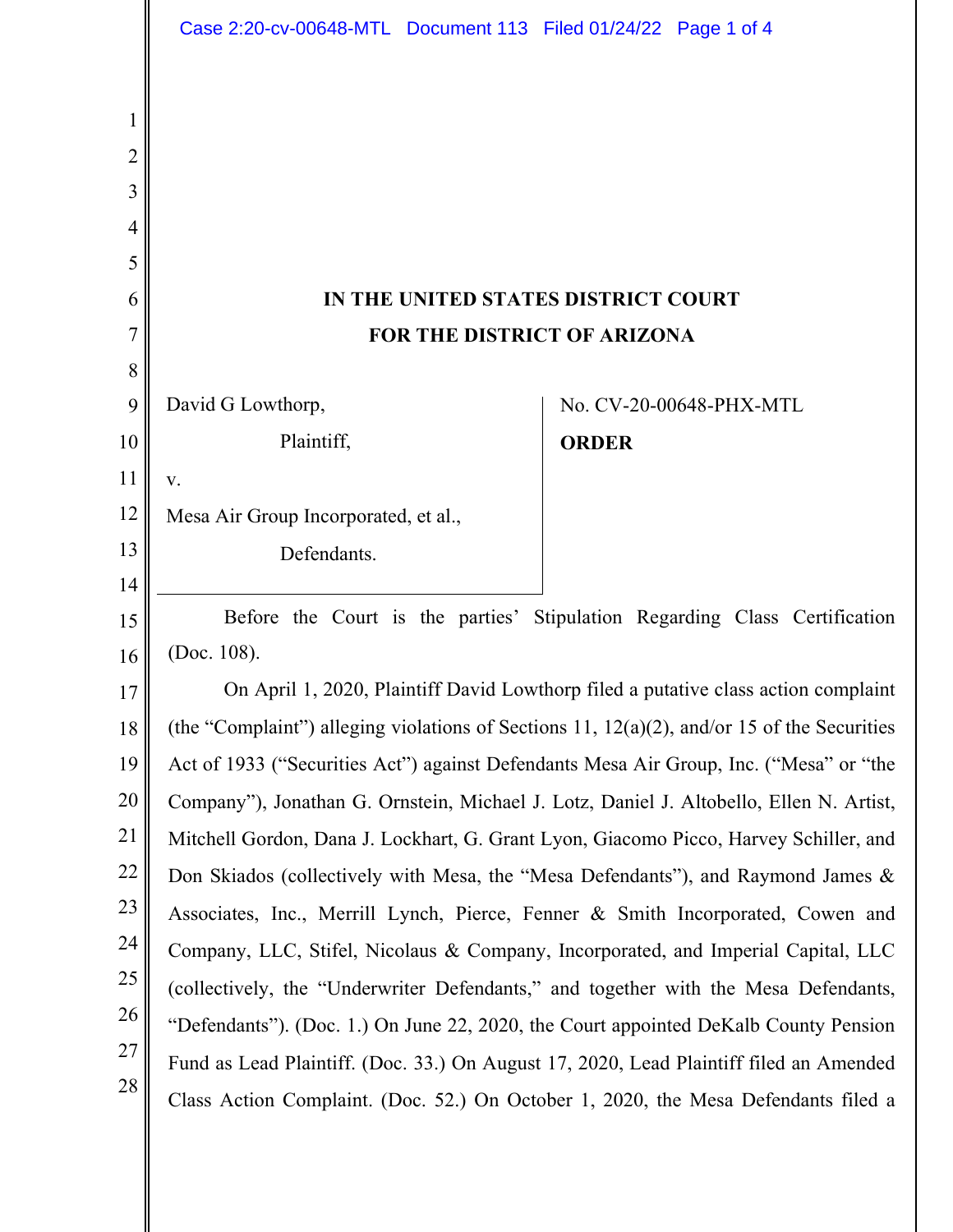## Case 2:20-cv-00648-MTL Document 113 Filed 01/24/22 Page 2 of 4

1

2

3

4

5

6

7

8

9

10

11

12

13

14

15

16

17

18

19

20

21

22

23

24

25

26

27

28

Motion to Dismiss the Amended Complaint, which the Underwriter Defendants joined. (Docs. 56–59.) On July 22, 2021, the Court granted in part and denied in part the Mesa Defendants' Motion to Dismiss. (Doc. 81.) On September 3, 2021, the Mesa Defendants filed their Answer to the Amended Class Action Complaint, and on September 15, 2021, the Underwriter Defendants filed their Answer to the Amended Class Action Complaint. (Docs. 91, 95.)

In its Rule 16 Scheduling Order dated October 15, 2021, the Court ordered that Lead Plaintiff file its motion for class certification by January 4, 2022. (Doc. 101.) Lead Plaintiff and Defendants have conferred and reached an agreement to stipulate to the certification of a class under Rule 23(a) and (b)(3) of the Federal Rules of Civil Procedure on the terms set forth below.

Lead Plaintiff asserts, and pursuant to the parties' stipulation, Defendants do not contest, the following:

- a) Mesa offered approximately 11 million shares of common stock in its initial public offering in August 2018 (the "IPO"), and accordingly joinder of all members is impracticable;
- b) Numerous questions of law or fact are common to members of the class, such as whether the offering documents for the IPO contained material misstatements or misleading omissions;

c) Lead Plaintiff's claims are typical of the claims of the class because Lead Plaintiff seeks to recover alleged damages in connection with the same alleged misstatements and omissions that purportedly damages all class members;

d) Lead Plaintiff will fairly and adequately represent the interest of the class because their interests are not antagonistic to those of other class members and Lead Plaintiff's attorneys are qualified, experienced, and generally able to conduct the litigation;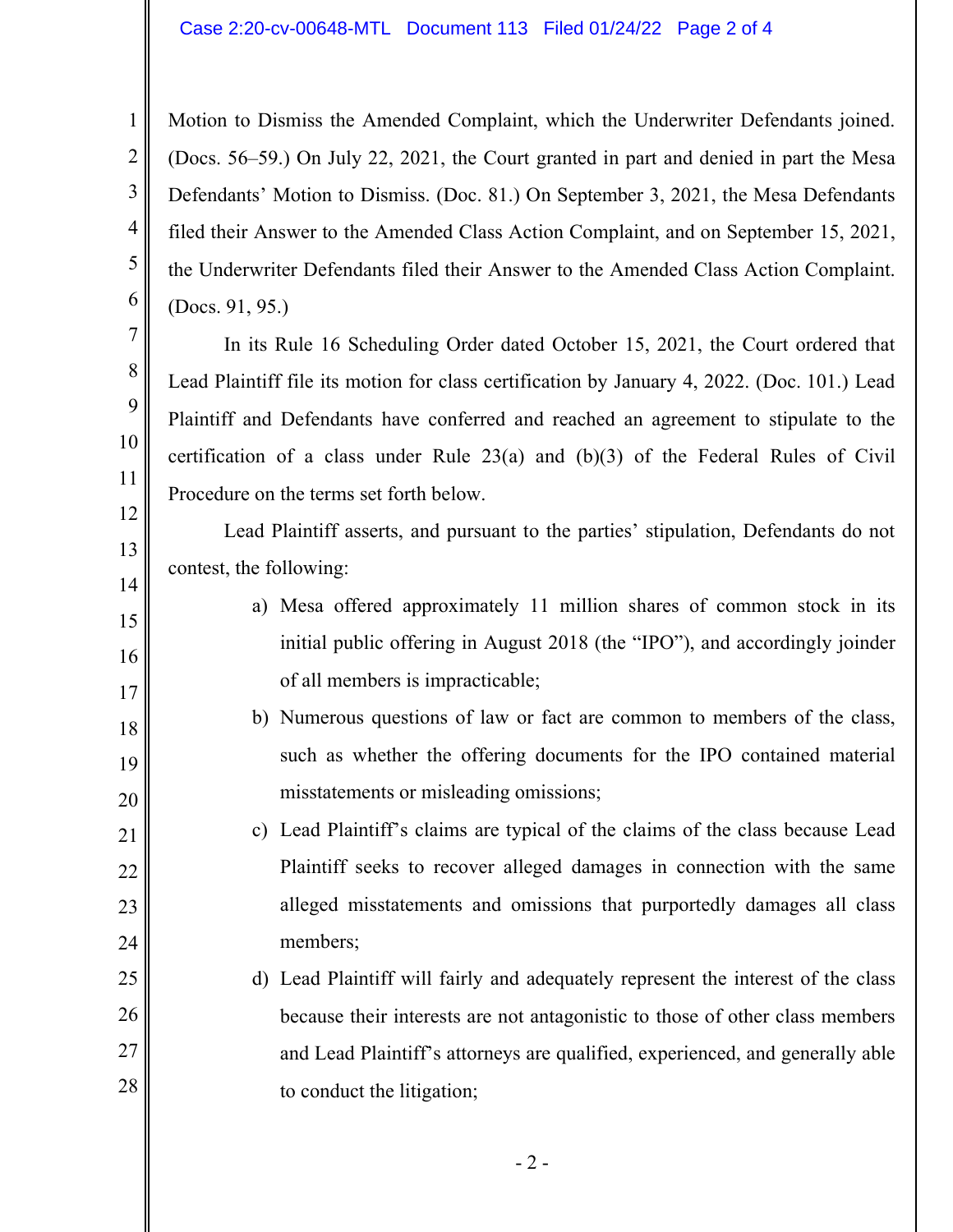- e) Common questions predominate because the factual and legal questions presented by Lead Plaintiff's claims are common to all class members; and
- f) Class action treatment is superior to other methods of adjudication because it would be costly and inefficient to litigate the class members' claims via numerous individual actions.

The parties, by and through their undersigned counsel, have filed a stipulation stipulating to the following terms, and the Court has undertaken an analysis and determined that the requirements under Rule 23(a) and (b)(3) of the Federal Rules of Civil Procedure are met.

Accordingly,

1

2

3

4

5

6

7

8

9

10

11

12

13

14

15

16

IT IS ORDERED that this action is certified to proceed as a class action pursuant to Rule 23 of the Federal Rules of Civil Procedure and shall consist of a "Class" of all individuals and entities that purchased or otherwise acquired Mesa's securities pursuant and/or traceable to the Company's initial public offering commenced on or around August 9, 2018, and were damaged thereby.

17 18 19 20 IT IS FURTHER ORDERED that excluded from the Class are the Company, its officers and directors, employees, affiliates, legal representatives, heirs, predecessors, successors and assigns, and any entity in which the Company has a controlling interest or of which the Company is a parent or subsidiary, and the Underwriter Defendants.

21 22 IT IS FURTHER ORDERED that Lead Plaintiff DeKalb County Pension Fund is hereby designated as the Class representative.

23 24 25 IT IS FURTHER ORDERED that Faruqi & Faruqi, LLC is appointed as Lead Counsel for the Class and The DeConcini Firm is appointed as Liaison Counsel for the Class pursuant to Rule  $23(g)$ .

26 27 28 IT IS FURTHER ORDERED that the parties reserve all rights and arguments that the parties may make in connection with this action – other than that the requirements of Rule 23 have been met – including without limitation all arguments

- 3 -